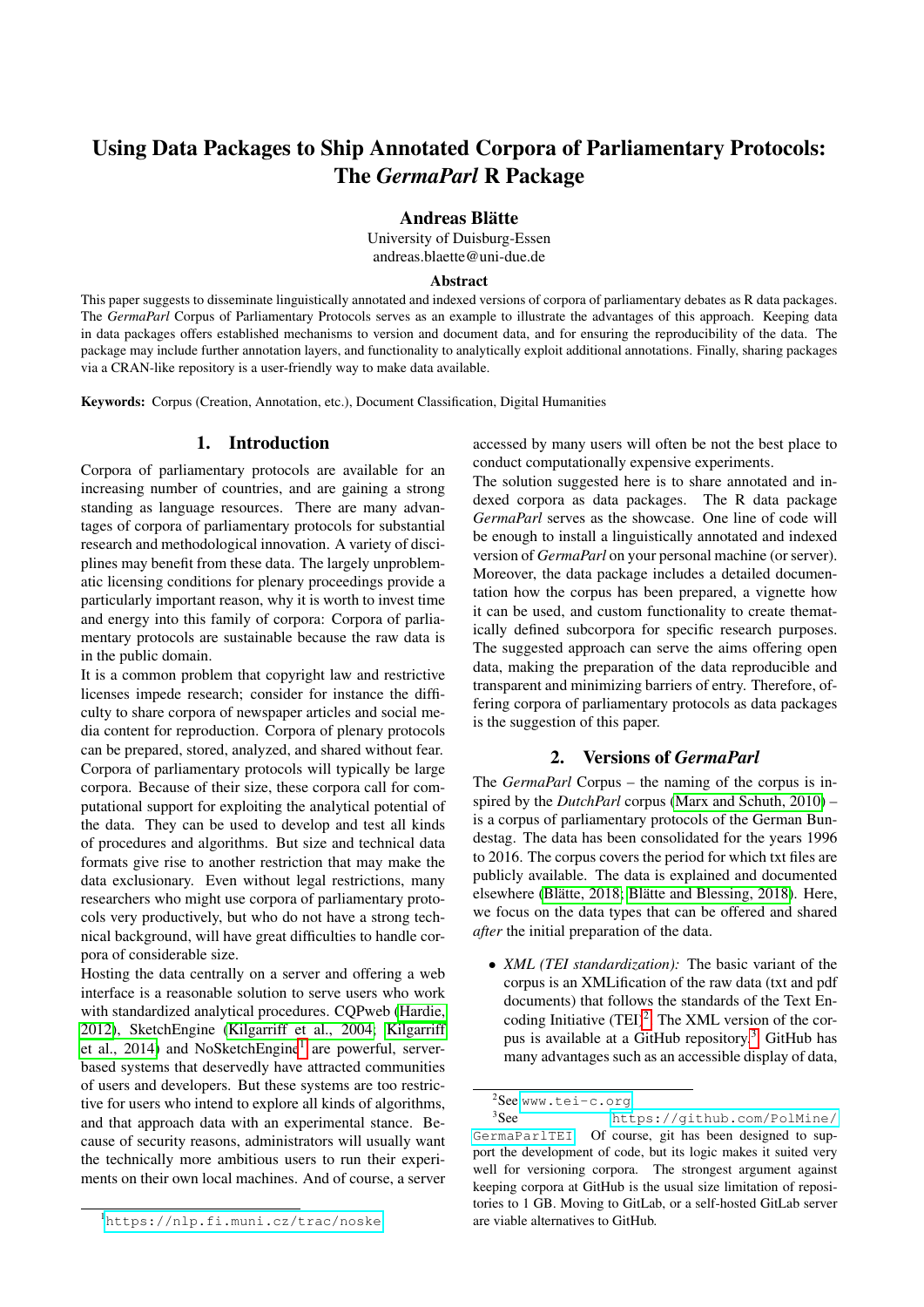an option to download the data and a system for managing issues and to manage user feedback. However, the XML/TEI variant of the corpus is not the data format to actually work with. A set of further processing steps is necessary.

- *Linguistically annotated corpus:* In a manner that is common in Natural Language Processing (NLP), the XML/TEI variant of the corpus is passed through a pipeline for linguistic annotation, using standard tools. The NLP tool currently used is *Stanford Core NLP*[4](#page-1-0) The output of *Stanford Core NLP* (JSON, in this case) is transformed into a verticalized data format that can be imported into the *Corpus Worbench* (CWB)<sup>[5](#page-1-1)</sup>.
- *CWB indexed version:* Indexing and query engines are crucial to make corpora a useful resource for research. The *Corpus Workbench* (CWB) is one of the older systems. But it is still a powerful, mature system that is well-maintained. Due to the flexibility and power of the *Corpus Query Processor* (CQP) and its uncompromising open source orientation, it keeps being a good choice as an indexing and query engine for scientific purposes. The linguistically and structurally annotated data that has been prepared in step two is imported into the CWB, achieving a considerable data compression and a data format that researchers can work with efficiently and productively at the same time.

Technically advanced and experienced users may work efficiently with the XML/TEI version of the corpus. Students from the social sciences, early stage researchers, and newcomers to the *eHumanities* or the *computational social sciences* will find it difficult to make productive use of that kind of XML. Thus, the best way to offer the data, is to grant access to the CWB indexed variant of the corpus. That could be done with a server-based system (such as CQPweb), thus restricting the flexibility of users. Another approach is to grant access to the (zipped or tarred) data at some kind of online storage, so that users can download the corpus and install it themselves locally. The approach suggested here is to wrap the data in an R data package that may include a fully developed documentation and specialized functionality. This can be hosted without a lot of effort at a CRAN-style repository. Conventional R mechanisms make downloading and installing the package minimally demanding, if the package is prepared appropriately. The next section explains how this is implemented in the *GermaParl* data package.

# 3. Hosting and installing the *GermaParl* R Data Package

The size of the *GermaParl* data package (almost 1 GB) exceeds the size limitations for packages by the *Comprehen-* *sive R Archive Network* (CRAN) by far.<sup>[6](#page-1-2)</sup> Of course, from the perspective of users, it would be ideal to be able to install an established text resource from CRAN. But offering an alternative is neither difficult for those offering data, nor difficult to handle from the perspective of users. Because it is easy, it is fairly common to host and administer a 'private" CRAN-style repositories. The package *miniCRAN* supports setting up a private CRAN-like repository in an enterprise setting<sup>[7](#page-1-3)</sup>, the package *drat* offers functionality to insert packages into a repository, and is specialized on using (or abusing) GitHub Pages to host a CRAN-like repos-itory<sup>[8](#page-1-4)</sup>.

All that is necessary to host a CRAN-like repository is to mimick the directory structure of CRAN, and to register any new package that you put in the repository, so that some metadata is written to a file called 'PACKAGES'. The aforementioned packages *miniCRAN* and *drat* support that, but it can also be done 'manually'. The directory structure of CRAN-like repositories is designed to host the source tarballs of packages as well as binary versions for macOS and Windows. As data packages with corpus data will usually not include code that needs compilation, it is just necessary to put the package into the *src* directory of the CRANlike repository.

Residing in the folder src/contrib of the PolMine repository at [http://polmine.sowi.uni-due.de/](http://polmine.sowi.uni-due.de/packages) [packages](http://polmine.sowi.uni-due.de/packages), the *GermaParl* package can be installed in an R session using the *install.packages* function.

install.packages( "GermaParl", repos = "http://polmine.sowi.uni-due.de/packages" )

The package includes a configuration mechanism that will adjust paths in the so-called registry files describing the annotation of a CWB indexed corpus, so that they point correctly to the binary data files in the package. An even simpler installation mechanism is provided by the R package *polmineR*. [9](#page-1-5)

library(polmineR) # load polmineR package install.corpus("GermaParl") # install the corpus

This is all it takes to have the corpus installed, and to be ready to perform analyses. The following lines of code are examples for initial checks and basic analyses.

library(polmineR) use("GermaParl") # activate GermaParl corpus() # to see that the corpus is present size("GERMAPARL") # get the size of GermaParl kwic("GERMAPARL, query = "Corpus") # concordances

<span id="page-1-2"></span><sup>6</sup>According to the *CRAN Repository Policy*, packages should usually not exceed 5 MB, see [https://cran.r-project.](https://cran.r-project.org/web/packages/policies.html) [org/web/packages/policies.html](https://cran.r-project.org/web/packages/policies.html).

<span id="page-1-4"></span><span id="page-1-3"></span>7 See https://CRAN.R-project.org/package=miniCRAN

 $^8{\rm{See}}$ [https://cran.r-project.org/package=](https://cran.r-project.org/package=drat) [drat](https://cran.r-project.org/package=drat).

<span id="page-1-5"></span><sup>9</sup>The *polmineR* package can be installed from CRAN, see <https://CRAN.R-project.org/package=polmineR> . The most recent version of the package is available at GitHub (see <https://www.github.com/PolMine/polmineR>). See the README at CRAN for installation instructions.

<span id="page-1-0"></span> $4$ See [https://stanfordnlp.github.io/](https://stanfordnlp.github.io/CoreNLP/) [CoreNLP/](https://stanfordnlp.github.io/CoreNLP/). The command-line version of Stanford Core NLP does not work robustly with the structural XML annotation of the corpus. We iterate through the text nodes of the XML documents using an R package 'ctk' (*corpus toolkit*) that offers bindings for Stanford Core NLP, see <https://github.com/PolMine/ctk>.

<span id="page-1-1"></span><sup>5</sup> See <http://cwb.sourceforge.net/>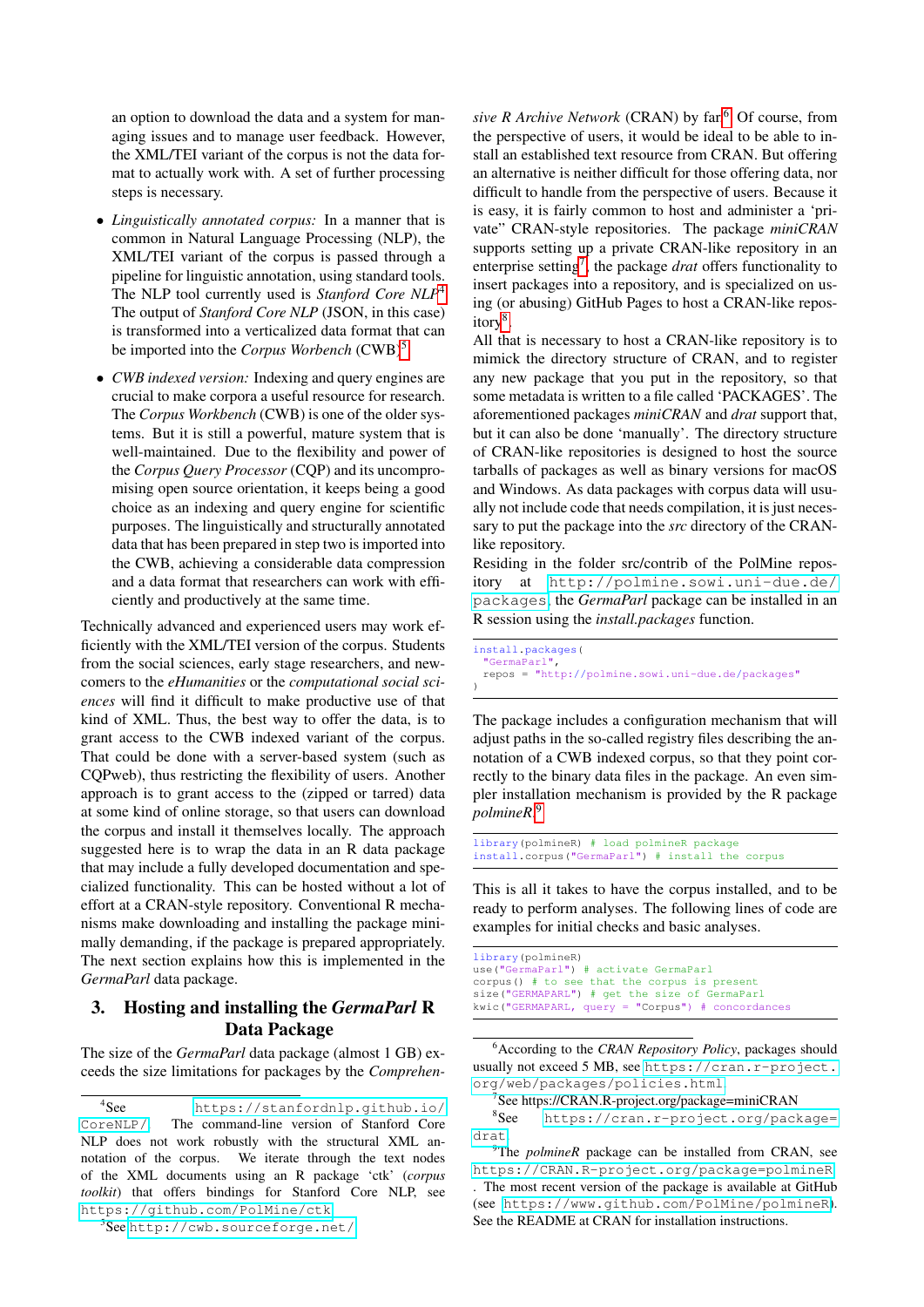A small example may demonstrate that users can indeed proceed quickly to substantial research once *polmineR* – a specialized package to work with CWB indexed corpora using R – and *GermaParl* are installed.[10](#page-2-0) Let us assume that you are interested in the adjectives preceding mentions of the European Union ("Europäische Union" in the German corpus). Figure 1 displays a screenshot of an RStudio session (RStudio is the IDE we would recommend for working with R) to do this little exercise. After loading the *polmineR* package, the *GermaParl* corpus is activated by calling *use*. Then, the query (Q) is defined to find matches for the combination of an adjective and the EU. The result of calling the 'count'-method, a data.table is stored as variable Y, and the columns interesting for us (match, count and share) are viewed.

| o                                                                                                                                                                                                                               | $\bigoplus$<br>Go to file/function |       | 88    | - Addins - |
|---------------------------------------------------------------------------------------------------------------------------------------------------------------------------------------------------------------------------------|------------------------------------|-------|-------|------------|
| $Y$ [, c("match", "count", "share")] $\times$<br>$\overline{\phantom{0}}$                                                                                                                                                       |                                    |       |       |            |
| (□□) 5 Filter                                                                                                                                                                                                                   |                                    | Q     |       |            |
| ۰                                                                                                                                                                                                                               | ÷<br>match                         | count | share |            |
| 1                                                                                                                                                                                                                               | gesamten Europäischen Union        | 68    | 15.70 |            |
| $\overline{2}$                                                                                                                                                                                                                  | gesamte Europäische Union          | 50    | 11.55 |            |
| 3                                                                                                                                                                                                                               | erweiterten Europäischen Union     | 42    | 9.70  |            |
| 4                                                                                                                                                                                                                               | erweiterte Europäische Union       | 19    | 4.39  |            |
| 5                                                                                                                                                                                                                               | handlungsfähige Europäische Union  | 19    | 4.39  |            |
| 6                                                                                                                                                                                                                               | ganzen Europäischen Union          | 16    | 3.70  |            |
| $\overline{z}$                                                                                                                                                                                                                  | ganze Europäische Union            | 15    | 3.46  |            |
| 8                                                                                                                                                                                                                               | starke Europäische Union           | 11    | 2.54  |            |
| 9                                                                                                                                                                                                                               | heutige Europäische Union          | 8     | 1.85  |            |
| 10                                                                                                                                                                                                                              | heutigen Europäischen Union        | 8     | 1.85  |            |
| 11                                                                                                                                                                                                                              | geeinten Europäischen Union        | 6     | 1.39  |            |
| 12                                                                                                                                                                                                                              | starken Europäischen Union         | 6     | 1.39  |            |
| Showing 1 to 13 of 116 entries                                                                                                                                                                                                  |                                    |       |       |            |
| Console $\sim$ / $\gg$                                                                                                                                                                                                          |                                    |       |       |            |
| > library(polmineR)<br>$use("GermanParl", verbose = FALSE)$<br>Q <- '[pos = "ADJA"] "Europäische(nl)" "Union"'<br>$Y \leq$ count ("GERMAPARL", query = Q, breakdown = TRUE)<br>View(Y[,c("match", "count", "share")])<br>><br>> |                                    |       |       |            |

Figure 1: Adjectives before 'European Union' in *Germa-Parl* (RStudio session).

In a second, related example, we assume we are interested in references to an *enlarged* European Union, this is one of the occurring combinations we saw in the previous exercise. The CQP query we use is '[lemma = "erweitert"]  $("EU" — "European" ische(n")" "Union")'. So we use the$ linguistic annotation of the corpus and start with the lemma "erweitert" (enlarged). We then allow for the alternatives "European Union" ("Europäische Union"), and its abbreviation as "EU". Five commands lead to the barplot in figure 2: We load *polmineR*, activate *GermaParl*, define the query (variable Q), retrieve the hits using the hits-method, turn the object into a data.table, and produce the barplot. As you may learn from the progress bar in figure 2, it did not even take a second to find the matches for query Q in the 100 million token corpus. Speed is one the advantages of sharing an indexed and compressed corpus.



Figure 2: Enlarged 'European Union' (by year).

### 4. Accessing Data Documentation

One of the big advantages of wrapping corpora into a data package is that it can be accompanied by additional information and extensive documentation. Apart from the standard info file provided for by the CWB, a short document that provides some basic information on a corpus, the *GermaParl* package at the present stage includes two documents called 'vignettes' in the R jargon. The first vignette (with the title 'GermaParl') offers a general introduction to the corpus. It explains corpus preparation, and the structural and linguistic annotation that the corpus has. The second vignette ('MakingOfGermaParl') documents the workflow from XML/TEI documents to the CWB indexed version. These documents are easily accessible from R and can be inspected as follows.

```
Corpus$new("GERMAPARL")$showInfo() # show info file
browseVignettes(package = "GermaParl")
vignette("GermaParl", package = "GermaParl")
vignette("MakingOfGermaParl", package = "GermaParl")
```
From the point of view of reproducible research, the vignette 'MakingOfGermaParl' deserves particular attention. It is a complete documentation of the steps that take the XML corpus from the XML/TEI variant through the NLP pipe to the import into the CWB. It is generated from an *Rmarkdown* document. Following an advice of Hadley Wickham, it is part of the *GermaParl* git repository, i.e. it is stored in the folder data-raw [\(Wickham, 2015\)](#page-4-6). Upon

<span id="page-2-0"></span> $10I$  should like to thank the anonymous reviewers for suggesting to include this kind of example.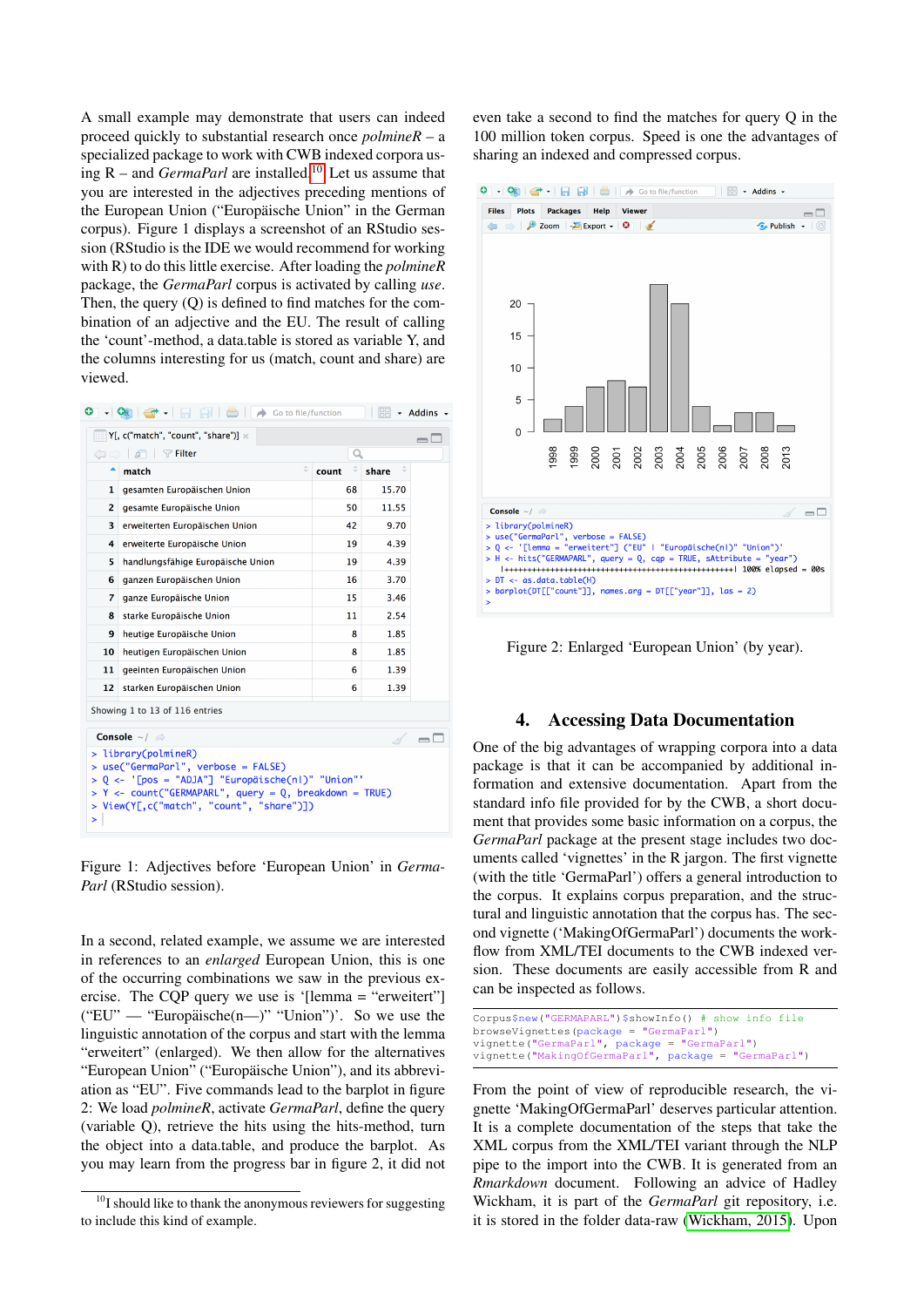executing the code in the document and generating the html document from the original Rmarkdown, the CWB indexed corpus is being prepared. Thus, the corpus data included in the package is perfectly reproducible.

Different versions of the 'Making Of'-document result in the different versions of the package. The raw data package is under version control, i.e. it is kept in a git repository. A technical difficulty is that the binary files of the indexed and compressed CWB corpus are large. Using Git LFS (for Large File Storage) is the appropriate solution for this scenario. Because of the size of this git repository, it is hosted at a private GitLab server of the PolMine Project. In a manner known from GitHub, GitLab offers an issue tracker that is very useful to manage issues, user feedback and feature requests. The changes that the corpus has seen are documented in an accessible manner with the file NEWS.md that is included in the package. $11$ .

#### 5. How to Put Data in a Data Package

Hadley Wickham has written an excellent book on develop-ing R packages [\(Wickham, 2015\)](#page-4-6).<sup>[12](#page-3-1)</sup> Developing an R data package is usually much easier than writing a package with complex code. To wrap a CWB indexed corpus into a package, we have chosen to put the binary files of the corpus into a package subdirectory inst/extdata/cwb/NAME-OF-THE-CORPUS, and the registry file describing the corpus into a directory inst/extdata/cwb/registry.

The only tricky part is to infuse a configuration mechanism into the package that will set correctly the paths pointing to the data directory with the binary files and the info file. Our best practice is to use an R template script called 'setpaths.R' in a subdirectory 'tools' that is called from the package configure script (for Linux and macOS), or configure.win script (on Windows) respectively.[13](#page-3-2)

#### 6. Features and Extra Functionality

Corpora of parliamentary protocols cover all kinds of issues across time. They are multi-purpose corpora. The multiple audiences these corpora target justify why it makes sense to invest resources in developing and maintaining these corpora. But large multi-purpose corpora engender the wish to create thematically defined subcorpora. Having the corpus wrapped into an R data package offers a convenient way to supplement the data with specialized functions to address issues such as this one.

A classification of speeches or agenda items based on a theoretically justified typology of issues and respective training data would be ideal. At the present stage, an additional annotation layer derived from optimized topic models is added to the *GermaParl* corpus. A standard topic modelling approach (Latent Dirichlet Allocation, LDA) has been used, taking as documents parliamentary speeches (not agenda items, for instance). $^{14}$  $^{14}$  $^{14}$  Following what is emerging as good practice, a set of topic models with varying numbers of topics has been trained. A set of parameters has been used to estimate the quality of the models, using the R package *ldatuning*. [15](#page-3-4) According to rules of thumb to optimize the number of topics, around 250 topics is a good choice for a topic model for *GermaParl* (see figure 1).



Figure 3: Visualisation of topicmodel optimization exercise.

The integer values of the five topics most prevalent in a speech according to the optimized topic model  $(k = 250)$ have been added as a structural attribute to the corpus. Once a user has has identified the topics relevant for his research based on the lists of tokens associated with topics, it is easy to formulate a query on the structural attributes to create a thematic subcorpus.[16](#page-3-5)

Distributing a corpus in an R data package does not only offer a coherent way to distribute additional annotations, and the documentation of it. Functionality for additional analytical techniques specific to the data that is disseminated can be included in the package.

#### 7. License and Attribution

The license chosen for the data package is a CLARIN  $PUB + BY + NC + SA$  license. The CLARIN licenses<sup>[17](#page-3-6)</sup> are modeled on the Creative Commons licenses. The

<span id="page-3-4"></span><sup>15</sup>See [https://CRAN.R-project.org/package=](https://CRAN.R-project.org/package=ldatuning) [ldatuning](https://CRAN.R-project.org/package=ldatuning).

<span id="page-3-0"></span> $11$ A nice side effect of the data package is that it is easy to generate a website from the different documentation files included in a package. The package *pkgdown* offers a handy mechanism to do this, see <https://github.com/r-lib/pkgdown>. Generating a website to promote and document the data is possible with minimal cost, for *GermaParl*, see [http://polmine.sowi.](http://polmine.sowi.uni-due.de/docs/GermaParl/) [uni-due.de/docs/GermaParl/](http://polmine.sowi.uni-due.de/docs/GermaParl/)

<span id="page-3-2"></span><span id="page-3-1"></span><sup>12</sup>See also <http://r-pkgs.had.co.nz/>.

<sup>&</sup>lt;sup>13</sup>The script is included in the *ctk* package, see [https://](https://github.com/PolMine/ctk/tree/master/inst/R) [github.com/PolMine/ctk/tree/master/inst/R](https://github.com/PolMine/ctk/tree/master/inst/R).

<span id="page-3-3"></span><sup>&</sup>lt;sup>14</sup>Identifying speeches is not a trivial question, as parliamentary speeches are interrupted by interjections frequently. The *polmineR* package includes a function with a heuristic to identify speeches.

<span id="page-3-5"></span><sup>&</sup>lt;sup>16</sup>This feature is currently only available in the development version of the GermaParl package, but it will be available in an upcoming release. A full documentation of the topic modelling exercise will be provided in an additional vignette. A future version of the *GermaParl* package will also include the functionality to generate classifications based on manually created training data. The data has already been prepared by trained coders in a CLARINfunded project 'Plenarprotokolle als öffentliche Sprachressource der Demokratie' in 2015/16.<br><sup>17</sup>See https

<span id="page-3-6"></span>[https://www.clarin.eu/content/](https://www.clarin.eu/content/license-categories) [license-categories](https://www.clarin.eu/content/license-categories).